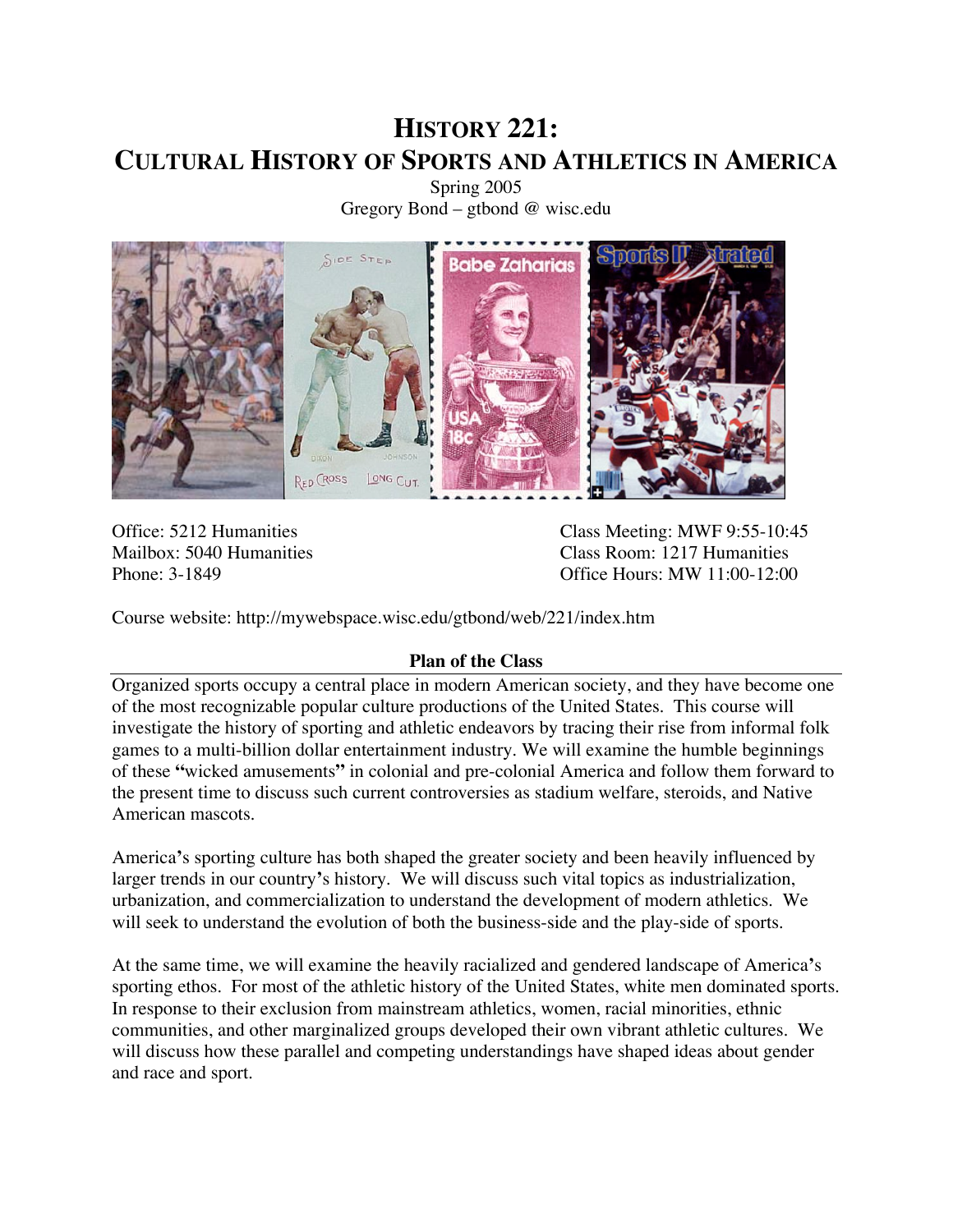In short, we will explore the rise of American athletics from a variety of perspectives and through many primary and secondary sources. We will strive to understand why sports have become such an important part of American culture and society.

### *Required Readings:*

### **Books (Available at the University Book Store):**

- David K. Wiggins, editor, *Sport in America: From Wicked Amusement to National Obsession* (Champaign, Illinois: Human Kinetics Press, 1995).
- Elliot J. Gorn, *The Manly Art: Bare-Knuckle Prize Fighting in America* (Ithaca, New York: Cornell University Press, 1986)
- Todd Gould, *For Gold and Glory: Charlie Wiggins and the African American Racing Car Circuit* (Bloomington, Indiana: Indiana University Press, 2003).

### **Articles and Primary Documents:**

A selection of articles and primary documents are available in one of the following places:

- **Electronic Reserves at College Library**: To access e-reserves login to MyUW portal (http://my.wisc.edu); click on the **"**Academic**"** tab. In your list of current courses, those with library reserves available contain a link for **"**library/reserve.**"** These articles are noted as **[ER]** on the syllabus.
- **Articles on the Web**: Some selections are available on the web. When possible, direct links to these articles are provided on the course website. These article are noted as **[WEB]**.
- Amateur Athletic Foundation Website (http://www.aafla.org): Many articles from *The Journal of Sport History* are provided by the Amateur Athletic Foundation website.
- JStor and History Cooperative (http://www.jstor.org and http://www.historycooperative.org): Direct links to these articles from the course website should work when you use a computer on the University of Wisconsin campus. Otherwise, these articles can be accessed through the University of Wisconsin Library (http://library.wisc.edu).

# *Course Requirements*

### 1. Participation (10%)

Class participation will be evaluated based on your participation in small and large class discussions; quizzes; and other in-class assignments. You are expected to attend each lecture and will not be allowed to make up in-class assignments that you miss.

Quizzes: There will be occasional unannounced quizzes in class that will test your knowledge of previous lectures and/or the reading due in class.

Discussion: On select Fridays, the class will meet in two separate groups for more in-depth discussion of readings and lectures. You will be assigned to one of the groups and expected to attend that section when we split into discussion groups.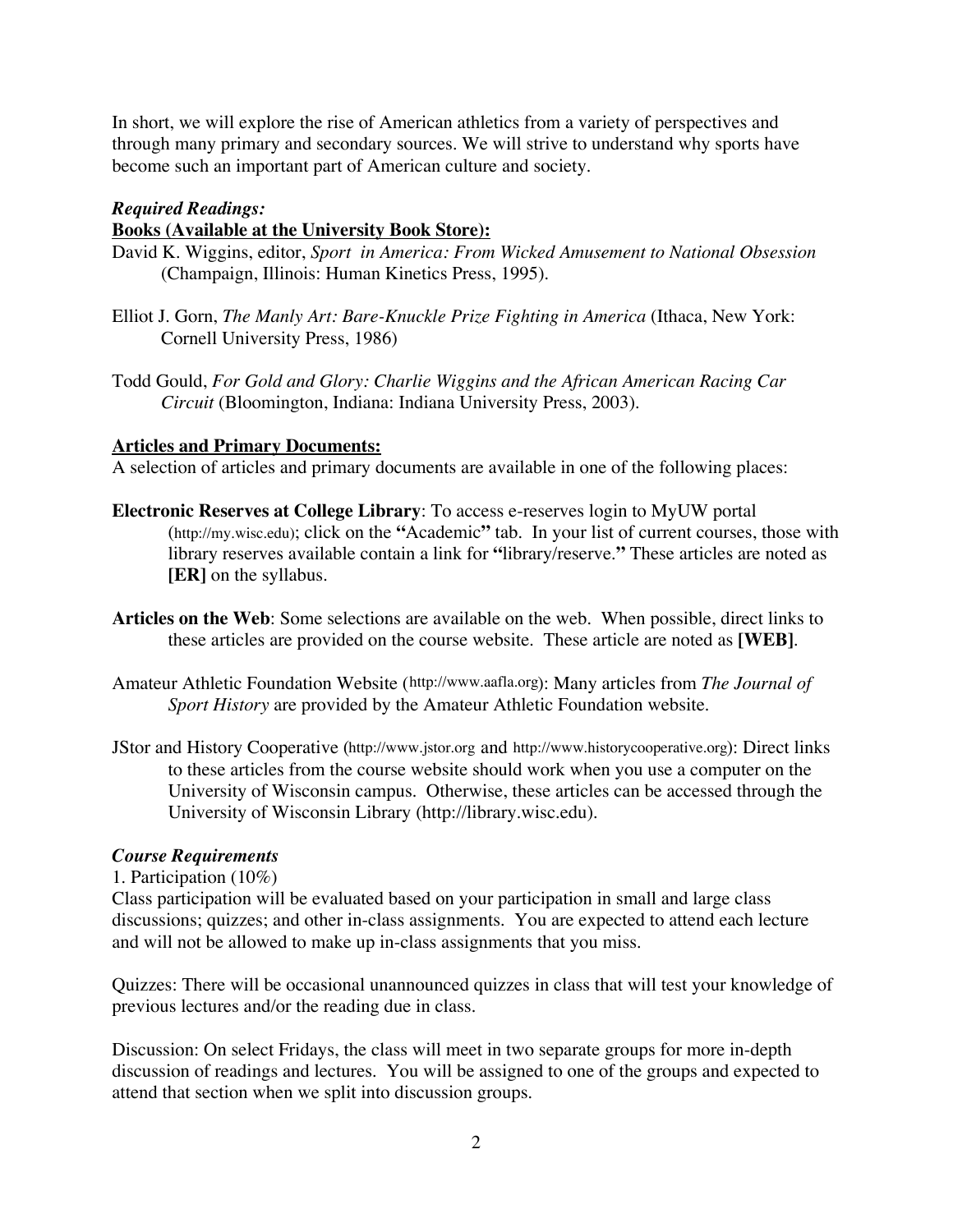2. Two 2-3 page papers (20%)

You will write two short 2-3 page papers. A response paper to *The Manly Art* will be due in class on Friday, February  $4<sup>th</sup>$ . A primary source analysis paper will be due in class on Friday, March  $4<sup>th</sup>$ .

3. Mid-term examination (20%) The Mid-term exam will take place in class on Wednesday, March  $9<sup>th</sup>$ .

4. Final Paper (25%)

You will write a 4-6 page paper on an original topic of your choice. This paper must be substantially based on primary sources. You should discuss your topic with me before you write it. The final paper will be due in class on Friday, April 29<sup>th</sup>.

5. Final Examination (25%)

The final exam will take place on Friday, May 13<sup>th</sup> at 2:45 p.m.

# *A Note on Plagiarism and Cheating*

All papers, exams, and other assignments should be your own work and your own words. Any student caught plagiarizing or cheating will, at minimum, receive a zero on the assignment with the possibility of further disciplinary action.

If you have any questions, please see me or consult the Writing Center's guide on plagiarism (http://www.wisc.edu/writing/Handbook/QuotingSources.html) or the University of Wisconsin's Academic Misconduct Policies (http://www.wisc.edu/students/conduct01.htm).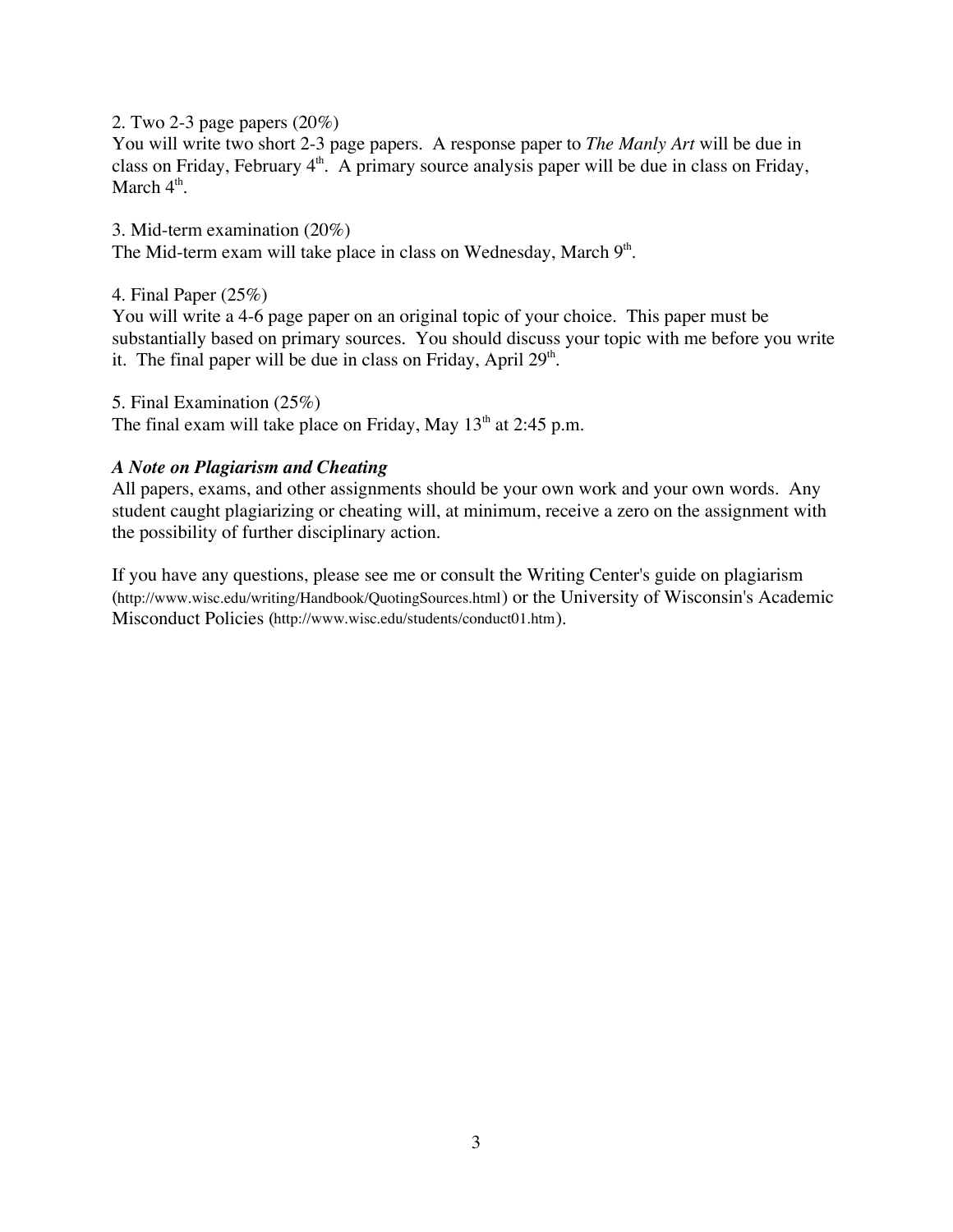### *Course Schedule* (Note: Complete assigned readings before class.)

### *Week 1: Introduction*

Wed. January 19: Introduction Fri. January 21: The Prehistory of the North American Sporting Experience

### Secondary Sources:

### **Friday:**

Elliot Gorn and Michael Oriard, **"**Taking Sports Seriously,**"** *Chronicle of Higher Education* Vol. 41, No. 28 (24 March 1995) page A52. **[WEB-PDF]**

Primary Sources:

**Friday:**

King James I, **"**Book of Sports**"**1618, 3 pages. **[WEB-PDF]**

# *Week 2: Sport in Early America*

Mon. January 24: Puritans and Cavaliers at Play Wed. January 26: Ante-Bellum Sports: The South and Sectionalism Fri. January 28: Ante-Bellum Sports: The North

### Secondary Sources:

### **Monday:**

T.H. Breen **"**Horses and Gentlemen: The Cultural Significance of Gambling Among the Gentry of Virginia,**"** *The William and Mary Quarterly* Vol. 34, No. 2 (April 1977), pages 239- 257. **[WEB-JSTOR]**

# **Wednesday:**

Nancy L. Struna, **"**Gender and Sporting Practice in Early America,**"** [Sport in America, pages 13-29]

# **Friday:**

Elliot J. Gorn, *The Manly Art*

Chapter 1, **"**Hats in the Ring,**"** pages 34-56 Chapter 3, **"**The Age of Heroes,**"** pages 98-123. Chapter 4, **"**The Meaning of Prize Fighting,**"** pages 129-144

# *Week 3: Origins of America's Modern Sporting Culture*

Mon. January 31: Urbanization and the Rise of Modern Sports Wed. February 2: The Strenuous Life and a **"**Crisis of Masculinity**"** Fri. February 4: DISCUSSION/ Paper due on *Manly Art*

# Secondary Sources:

# **Monday:**

Melvin Adelman, **"**The First Modern Sport in America: Harness Racing in New York City, 1825-1870,**"** [Sport in America, pages 95-115]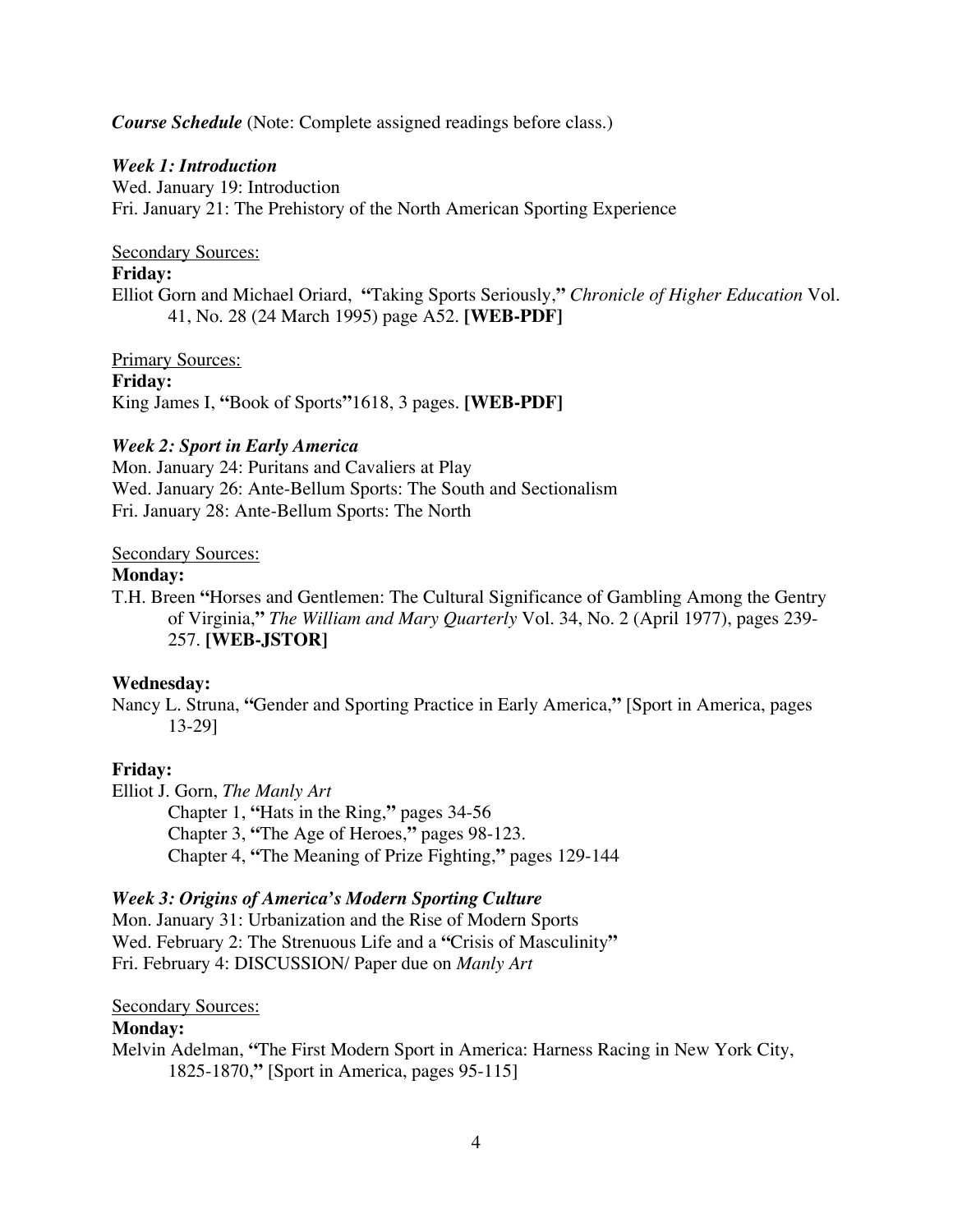### **Friday:**

### Elliot J. Gorn, *The Manly Art*

Chapter 6, **"**Fight Like a Gentleman, You Son of a Bitch, If You Can,**"** pages 179-206. Chapter 7, **"**The End of the Bare-Knuckle Era,**"** pages 207-237

### Primary Sources:

# **Wednesday:**

Excerpts from Thomas Higginson, *Saints and Their Bodies* (1858), 4 pages. **[WEB]**

Theodore Roosevelt, **"**The American Boy,**"** *The Strenuous Life* (New York: Century Books, 1900) **[WEB]**

# *Week 4: Selling Sports*

Mon. February 7: **"**The National Pastime:**"** Baseball, Community and an American Sport Wed. February 9: Commercialization of Sports Fri. February 11: Movie Selections

### Secondary Sources:

### **Monday:**

Ronald Story, **"**The Country of the Young: The Meaning of Baseball in Early American Culture,**"** [Sport in America, pages 121-132]

Steven M. Gelber, **"**Their Hands Are All Out Playing: Business and Amateur Baseball, 1845- 1917,**"** *Journal of Sport History* Vol. 11, No. 1, (1984), pages 5-27. **[WEB-AAFLA]**

### **Wednesday:**

Stephen Hardy, **"**Adopted By All the Leading Clubs:**"** Sporting Goods and the Shaping of Leisure,**"** [Sport in America, pages 133-151]

# **Primary Sources:**

### **Wednesday:**

John Montgomery Ward, **"**Is the Ball Player A Chattel?**"** *Lippincott's Magazine* August 1887, 4 pages. **[WEB]**

# *Week 5: Inventing the Amateur*

Mon. February 14: **"**Gentleman Playing a Game:**"** Amateurism and the Olympics Wed. February 16: The Rise of College Sports Fri. February 18: DISCUSSION: Analyzing Primary Sources

### Secondary Sources:

### **Monday:**

Matti Goksyr **"'**One Certainly Expected a Great Deal More From The Savages:**'** The Anthropology Days in St. Louis, 1904, and Their Aftermath**"** International Journal of the History of Sport [Great Britain] Vol. 7 No. 2 (1990), pages 297-306 **[ER]**

# **Wednesday:**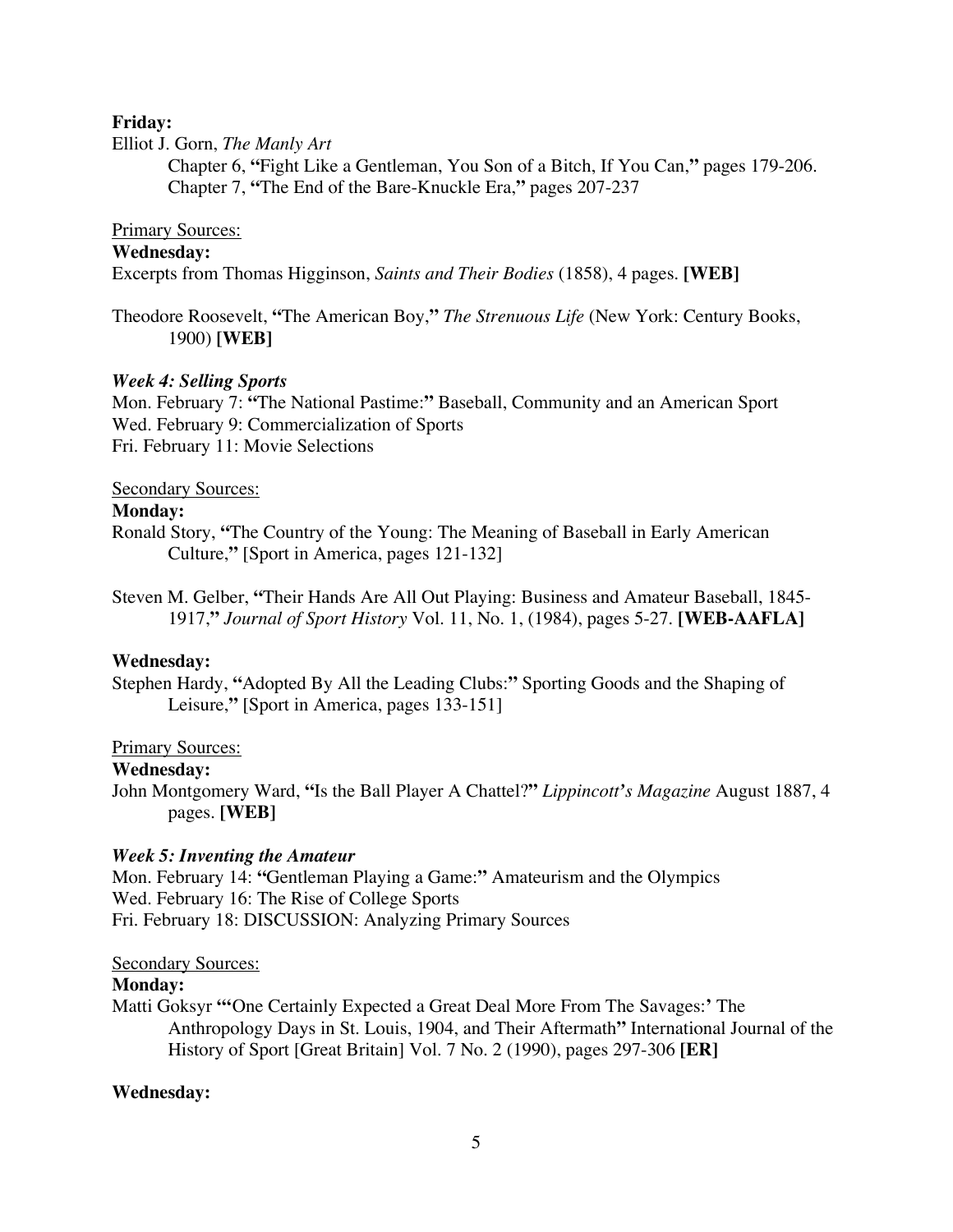- Ronald A. Smith, **"**Lee Richmond, Brown University, and the Amateur-Professional Controversy in College Baseball,**"** *New England Quarterly* Vol. 64, No. 1 (1991), pages 82-98. **[WEB-JSTOR]**
- Ronald A. Smith, **"**Preludes to the NCAA: Early Failures of Faculty Intercollegiate Athletic Control,**"** [Sport in America, pages 151-162]

# Primary Sources:

### **Wednesday:**

Walter Camp, **"**Introduction,**"** *Walter Camp's Book of College Sports* (New York: The Century Company, 1893), pages 1-11 **[ER]**

### *Week 6: Who Can Play? And Who Can't Play?*

Mon. February 21: Emergence of the Female Athlete and the Rise of the Gender Line Wed. February 23: Emergence of the Black Athlete and the Rise of the Color Line Fri. February 25: Movie: Jack Johnson

Secondary Sources:

### **Monday:**

Roberta Park, **"'**Embodied Selves:**'** The Rise and Development of Concern for Physical Education, Active Games and Recreation for American Women, 1776-1865,**"** [Sport in America, pages 69-94]

### **Wednesday:**

Andrew Ritchie, **"**Bicycle Boom and Jim Crow,**"** *Major Taylor: The Extraordinary Career of a Champion Bicycle Racer* (Baltimore: Johns Hopkins University Press, 1988), pages 29- 43. **[ER]**

### Primary Sources:

### **Monday:**

Dudley Sargent, **"**Are Athletics Making Girls Masculine?,**"**(1912), 4 pages. **[WEB]**

### **Wednesday:**

Bliss Perry, **"**Chapter XI,**"** *The Plated City* (New York: Charles Scribner and Sons, 1895), pages 220-235. [A Fictional Account of the color line in baseball] **[ER]**

### *Week 7: Sport As Social Control*

Mon. February 28: Ethnic Communities: Sport and Americanization Wed. March 2: The Parks Problem Fri. March 4: Institutionalizing Control: The YMCA and Corporate Teams/ Primary Source Paper Due

Secondary Sources: **Monday:**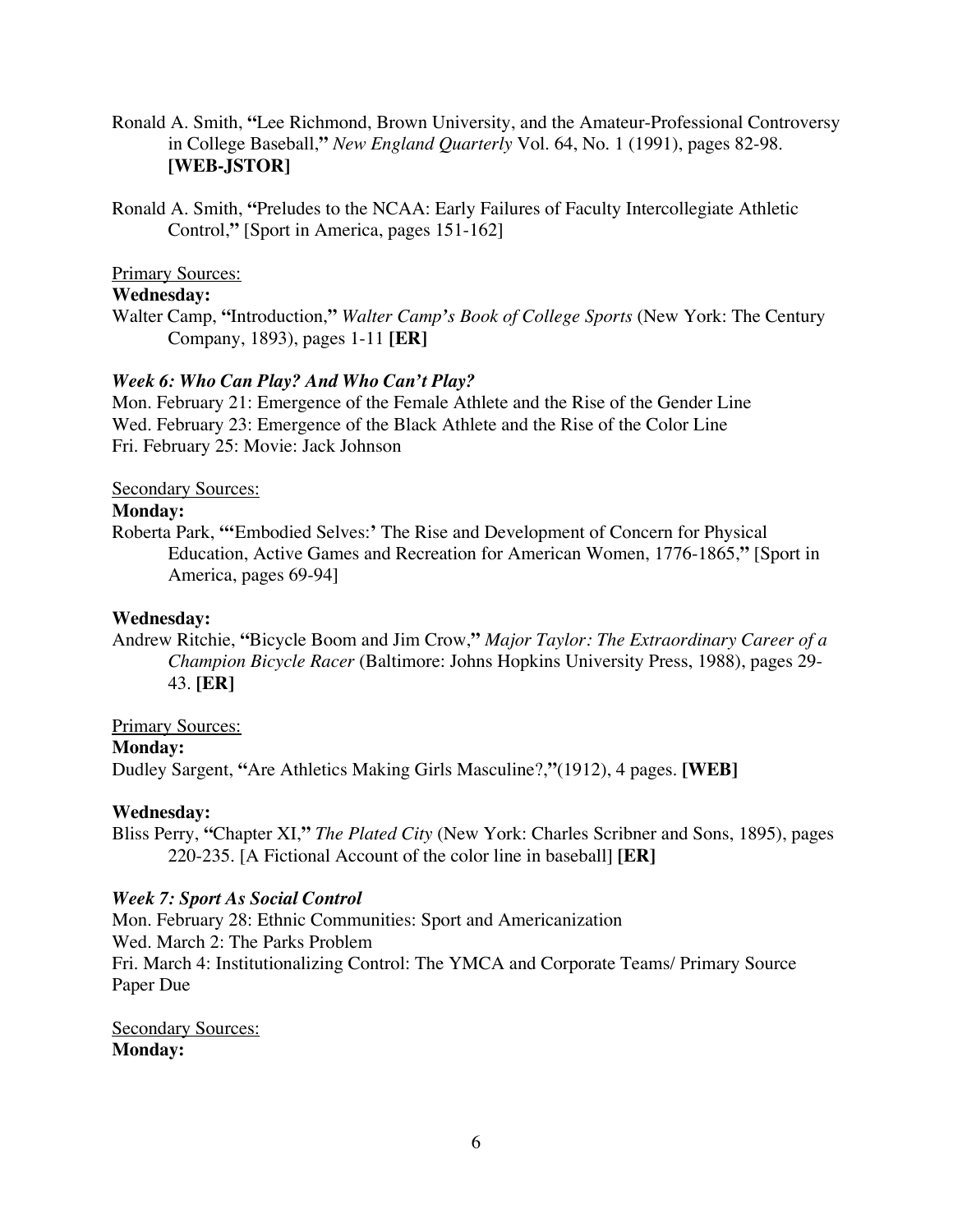- David Wallace Adams, **"**More Than a Game: The Carlisle Indians Take to the Gridiron, 1893- 1917,**"** *Western Historical Quarterly* Vol. 32, No. 1 (2001), pages 25-53. **[WEB-HCOOP]**
- Gerald R. Gems, **"**The Rise of Sport at a Jewish Settlement House: The Chicago Hebrew Institute, 1908-1921,**"** *Sports and the American Jew* edited by Steven Reiss (Syracuse: Syracuse University Press, 1997), pages 146-159. **[ER]**

# **Wednesday:**

Roy Rosenszweig, **"**The Struggle Over Recreational Space: The Development of Park and Playgrounds,**"** *Eight Hours For What We Will: Workers and Leisure in An Industrial City, 1870-1920* (New York: Cambridge University Press, 1983), pages 127-152. **[ER]**

# **Friday:**

John R. Schleppi, **"'**It Pays**'**: John H. Patterson and Industrial Recreation at the National Cash Register Company,**"** *Journal of Sport History* Vol. 6, No. 3 (Winter 1979), pages 220- 228. **[WEB-AAFLA]**

# *Week 8*

Mon. March 7: REVIEW SESSION Wed. March 9: MID-TERM Exam Fri. March 11: Radios, Newspaper, and Popular Idols

# Secondary Sources:

# **Friday:**

Mark Dyreson, **"**The Emergence of Consumer Culture and the Transformation of Physical Culture: American Sport in the 1920s,**"** [Sport in America, pages 207-224]

# *Week 9: The 1920 and 1930s: A Golden Age?*

Mon. March 14: Great Heroes and the Great Depression Wed. March 16: Movie Selections and discussion Fri. March 18: NO CLASS: Enjoy Spring Break

# Secondary Sources:

# **Monday:**

William J. Baker, **"**Muscular Marxism and the Chicago Counter-Olympics of 1932,**"** *The New American Sport History: Recent Approaches and Perspectives* edited by Steven W. Pope (Chicago: University of Illinois Press, 1997), pages 284-299. **[ER]**

# SPRING BREAK

# *Week 10: The 1920s and 1930s: Sports Outside the Mainstream*

Mon. March 28: Sport and Ethnicity between the Wars Wed. March 30: Separate and Unequal: Jim Crow Sports Fri. April 1: DISCUSSION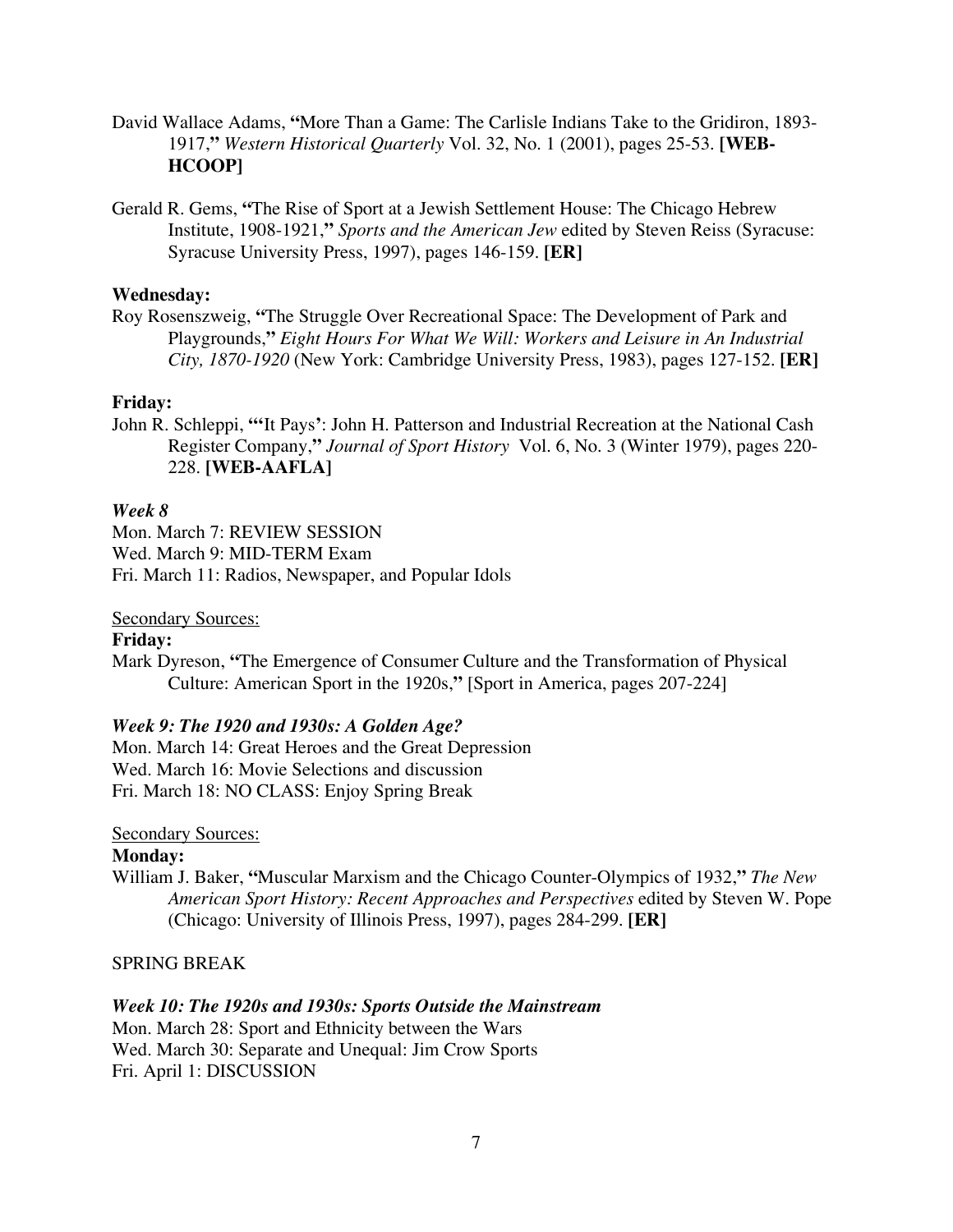### Secondary Sources

# **Monday:**

Samuel O. Regalado, **"**Sport and Community in California**'**s Japanese American **'**Yamato**'** Colony, 1930-1945,**"** [Sport in America, pages 239-250]

# **Friday:**

Todd Gould, *For Gold and Glory: Charlie Wiggins and the African American Racing Car Circuit*, entire book.

# *Week 11: Revisiting Who Can Play? And Who Can't Play?*

Mon. April 4: A League of Their Own: Female Athletes Reclaim the Playing Field Wed. April 6: Breaking Barriers: Jackie Robinson, Kenny Washington, and Charlie Sifford Fri. April 8: DISCUSSION

### Secondary Sources:

# **Monday:**

Susan M. Cahn, **"**No Freaks, No Amazons, No Boyish Bobs,**"** *Chicago History* 1989, pages 26- 41. **[ER]**

# **Wednesday:**

- Marvin P. Dawkins and Graham C. Kinloch, **"**The Push to Desegregate Public Golf Courses**"** and **"**Barrier Breakers and White Resistance,**"** *African-American Golfers During the Jim Crow Era* (Westport, Connecticut: Praeger, 200), pages 137-153. **[ER]**
- Thomas G. Smith, **"**Civil Rights on the Gridiron: The Kennedy Administration and the Desegregation of the Washington Redskin,**"** *Journal of Sport History* vol 14, no. 2 (Summer 1987), pages 189-208. **[WEB-AAFLA]**

# Primary Sources:

### **Friday:**

All-America Girls Professional Baseball League Rules of Conduct, 1940s, 3 pages **[WEB]**

Selections from 1939 Controversy between University of Wisconsin and University of Missouri about Jim Crow Track Meet: **[WEB-PDF]**

(For more background on the 1939 incident, see: http://www.uwbadgers.com/history/cel\_bhist/1939\_track\_article.aspx)

# *Week 12: 1950s and 1960s: Not Business and Usual*

Mon. April 11: The Television Revolution Wed. April 13: 1960s and 1970s: Breaking the Monopoly – Free Agency and New Leagues Fri. April 15: NO CLASS: Meetings about final paper (throughout the week)

### Secondary Sources:

# **Monday:**

Randy Roberts and James Olson, **"**The Roone Revolution**"** [Sport in America, pages 269-284].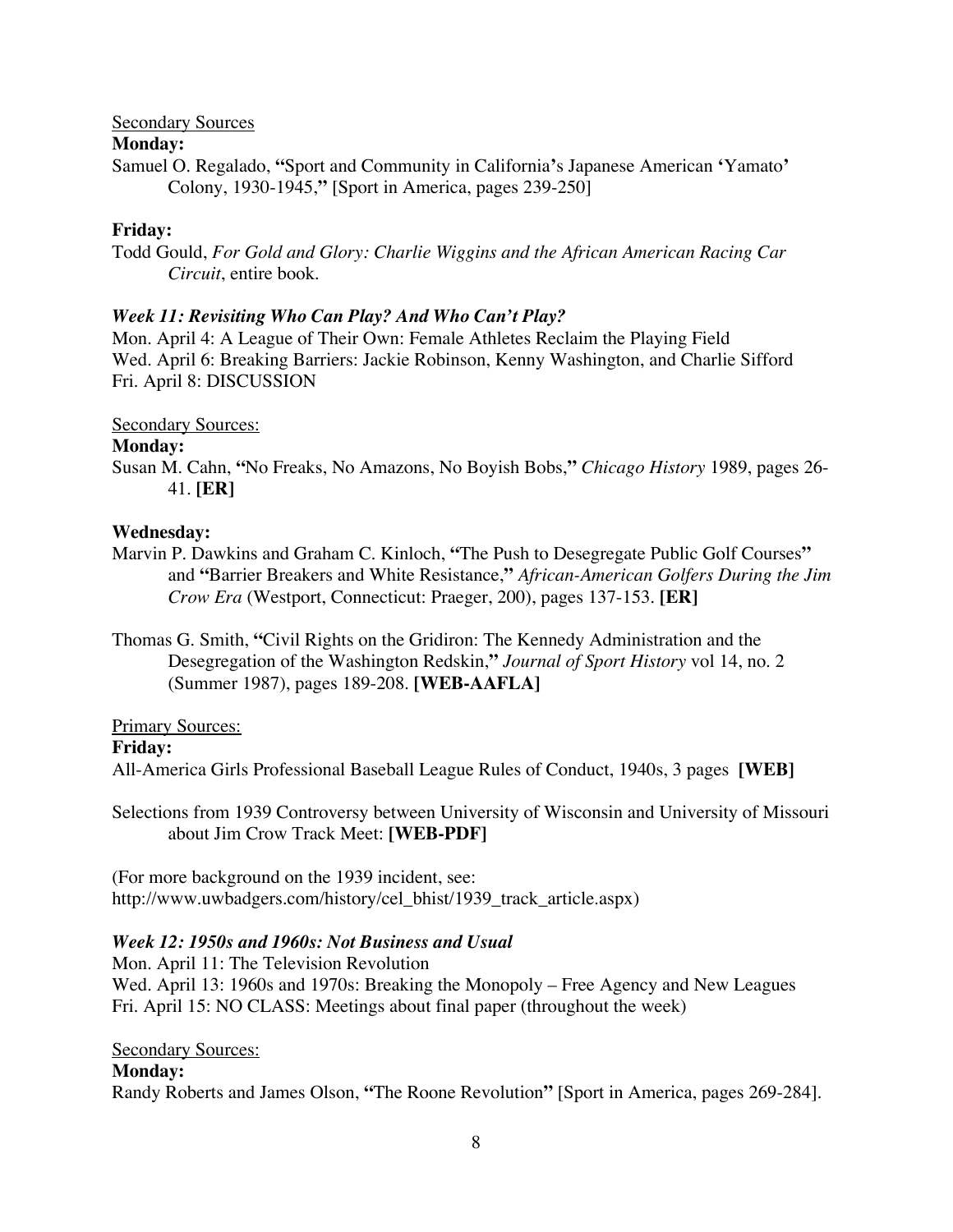Allen Gutmann, **"**Mediated Spectatorship**"** *The New American Sport History: Recent Approaches and Perspectives* edited by S.W. Pope (Chicago: University of Illinois Press, 1997), pages 366-385. **[ER]**

### **Wednesday:**

John D. Bloom, **"**Joe Namath and Super Bowl III: An Interpretation of Style**"** *Journal of Sport History* Vol. 15, No. 1 (Spring 1988), pages 64-74. **[WEB-AAFLA]**

### Primary Sources:

### **Wednesday:**

Flood vs. Kuhn, 1972, Justice Harry Blackmun for the majority; Justice Thurgood Marshall and Justice William Douglas dissenting. **[WEB]**

### *Week 13: 1960s and 1970s: Leveling the Playing Field?*

Mon. April 18: 1960s: Sports, Civil Rights, and the Revolt of the Black Athlete Wed. April 20: 1970s: The Title IX Revolution Fri. April 22: Guest Speaker

### Secondary Sources:

### **Monday:**

Clifford A. Bullock, **"**Fired By Conscience: The **'**Black 14**'** Incident at the University of Wyoming and Black Protest in the Western Athletic Conference, 1968-1970,**"** *Wyoming History Journal* Vol. 68, No. 1 (1996), pages 4-13. **[ER]**

# Primary Documents:

# **Monday:**

Harry Edwards, *Revolt of the Black Athlete* (New York: Free Press, 1969), pages xii-xvii and 38- 47. **[ER]**

# **Wednesday:**

Jessica Gavora, **"**Girl Power: Will Feminist Mau-Mauing Kill Title IX Reform?**"** *National Review Online* 31 January 2003. **[WEB]**

Julie Foudy, **"**Letter to the Title IX Commission,**"** *USA Today* 24 February 2003, 2 pages. **[WEB]**

# *Week 14: A Whole New Ball Game?*

Mon. April 25: Bigger Business: Sports out of Control and Out of Touch? Wed. April 27: Nike, ESPN, and Xtreme Sports Fri. April 29: Movie: Dogtown and Z Boys

Secondary Sources: **Monday:**